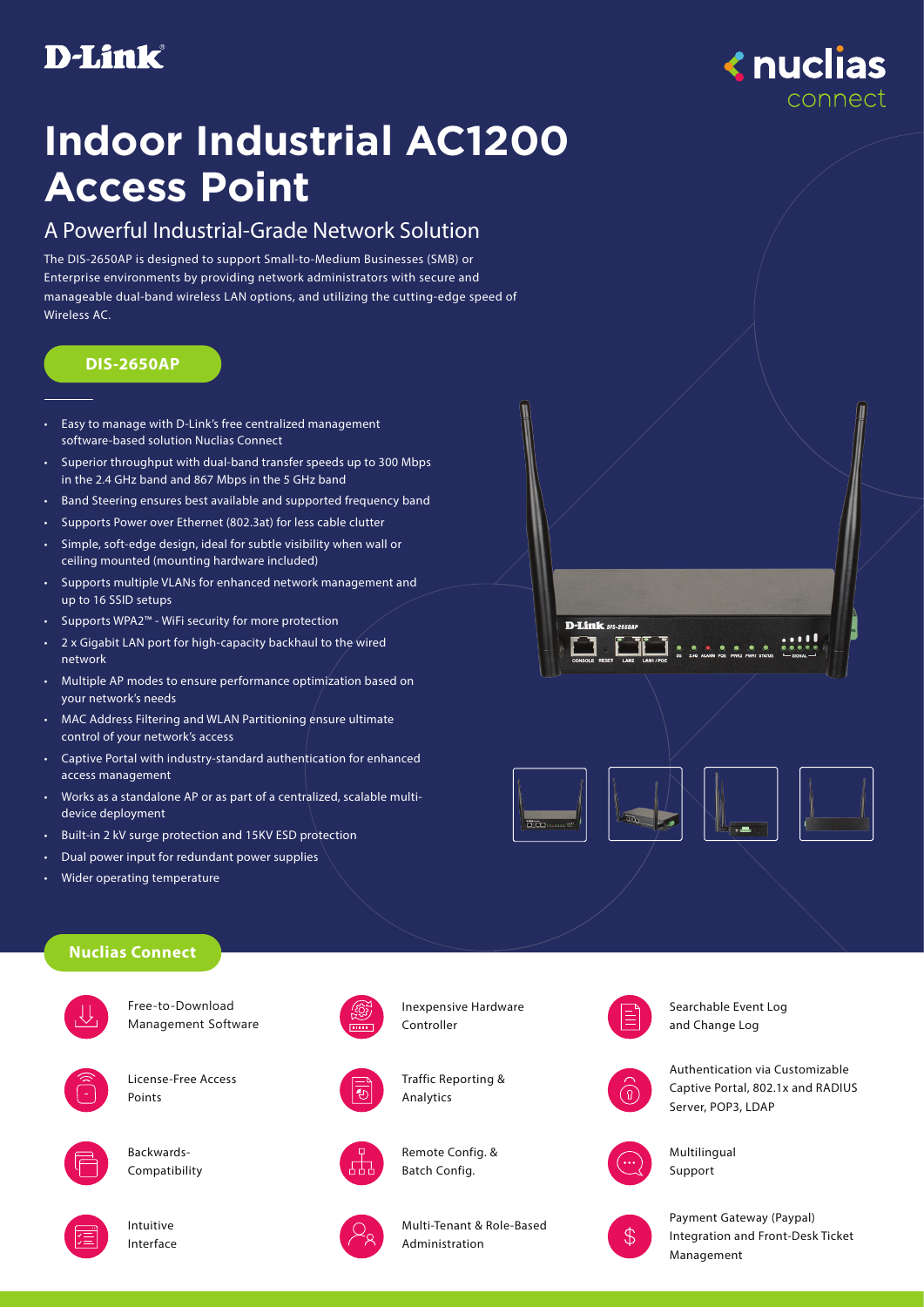| General                          |                                                                                                                                          |
|----------------------------------|------------------------------------------------------------------------------------------------------------------------------------------|
| Device Interfaces                | IEEE 802.11a/b/g/n/ac wireless <sup>1</sup><br>2 x Gigabit LAN (PoE supported)<br>1 x Console Port                                       |
| Standards                        | IEEE 802.11a/b/g/n/ac <sup>1</sup><br>IEEE 802.3u/ab<br>IEEE 802.3az Energy-Efficient Ethernet (EEE)<br>IEEE 802.3at Power over Ethernet |
| Antennas                         | 2 x external omni-directional antennas<br>• 2.5 dBi at 2.4 GHz<br>• 3.0 dBi at 5 GHz                                                     |
| Operating Frequency <sup>2</sup> | 2.4 GHz band: 2.4 to 2.4835 GHz<br>5 GHz band: 5.15 to 5.35 GHz, 5.47 to 5.85 GHz                                                        |
| Maximum Output Power             | 2.4 GHz band: 23 dBm<br>5 GHz band: 23 dBm                                                                                               |
| Data Signal Rate                 | 2.4 GHz band: Up to 300 Mbps <sup>1</sup><br>5 GHz band: Up to 866 Mbps <sup>1</sup>                                                     |
| <b>Functionality</b>             |                                                                                                                                          |
| <b>Security Features</b>         | WPA/WPA2<br>WEP 64/128-bit encryption<br>SSID broadcast disable<br>MAC address access control                                            |
| Network Management               | Web (HTTP)<br>Secure Socket Layer (SSL)<br><b>D-Link Nuclias Connect</b>                                                                 |
| <b>LED Display</b>               | PWR1/PWR2/STATUS/POE/ALARM/2.4G/5G/SIGNAL                                                                                                |
| <b>Other Features</b>            | Fast Roaming Support with 802.11k, 802.11v, and 802.11r<br>Passpoint Hotspot 2.0 Support                                                 |
|                                  |                                                                                                                                          |
| Physical                         |                                                                                                                                          |
| <b>Dimensions</b>                | 196.2 x 105.9 x 40 mm (7.72 x 4.17 x 1.57 in)                                                                                            |
| Weight                           | 785 g (1.78 lbs)                                                                                                                         |
| Power Supply                     | 4-contact terminal block (DC)                                                                                                            |
| Maximum Power Consumption        | 14.478 W                                                                                                                                 |
| <b>MTBF</b>                      | 341,897 hours                                                                                                                            |
| Installation                     | DIN rail/wall mountable                                                                                                                  |
| Temperature                      | Operating: -20 to 65°C (-4 to 149°F)<br>Storage: -40 to 80°C (-40 to 176°F)                                                              |
| Humidity                         | Operating: 10% to 90% non-condensing<br>Storage: 5% to 95% non-condensing                                                                |
| Certifications                   | FCC, CE <sup>3</sup> , LVD, NCC, BSMI                                                                                                    |

<sup>1</sup> Maximum wireless signal rate derived from IEEE standard 802.11 and 802.11ac specifications. Actual data throughput will vary. Network conditions and environmental factors, including volume of network<br>traffic, building

<sup>2</sup> Please note that operating frequency ranges vary depending on the regulations of individual countries and jurisdictions. The DIS-2650AP may not support the 5.25 - 5.35 GHz and 5.47 - 5.725 GHz<br>frequency ranges in certa

<sup>3</sup> For the EU region, this product is compliant with CE regulations and operates within the following frequency ranges: 2.4 - 2.4835 GHz, 5.150 - 5.250 GHz, 5.250 - 5.350 GHz, and 5.470 - 5.750 GHz.